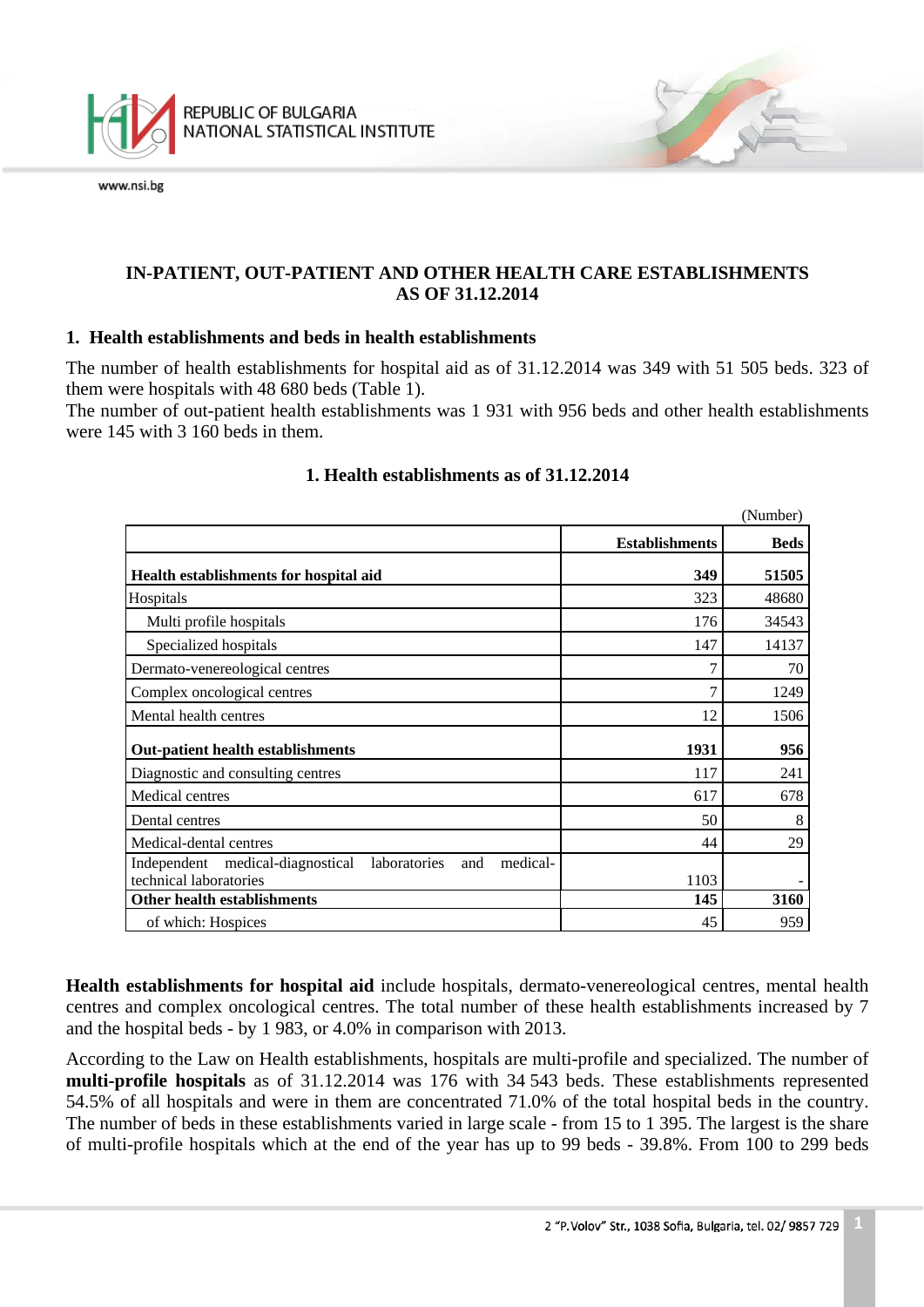

there were in 27.3% from multi-profile hospitals. With 500 and over beds there were in 7.4% of this type of hospitals.

The number of **specialized hospitals** as of 31.12.2014 was 147 with 14 179 beds in them. Their distribution by types was as follows:

- for active treatment 86 with 5 130 beds:
- for further and long-term medical treatment 4 with 402 beds;
- for further and long-term medical treatment and rehabilitation -18 with 1 987 beds;
- for rehabilitation 27 with 4 225 beds;
- psychiatric hospitals 12 with 2 393 beds.



#### **Фиг.1. Beds in hospitals as of 31.12.2014 by type of hospital**

The group of hospital establishments covers centres with beds which main activity was hospital care. At the end of 2014 they were as follow:

- Dermato-venereological centres 7 establishments with 70 beds;
- Complex oncological centres 7 establishments with 1 249 beds;
- Mental health centres 12 establishments with 1 506 beds.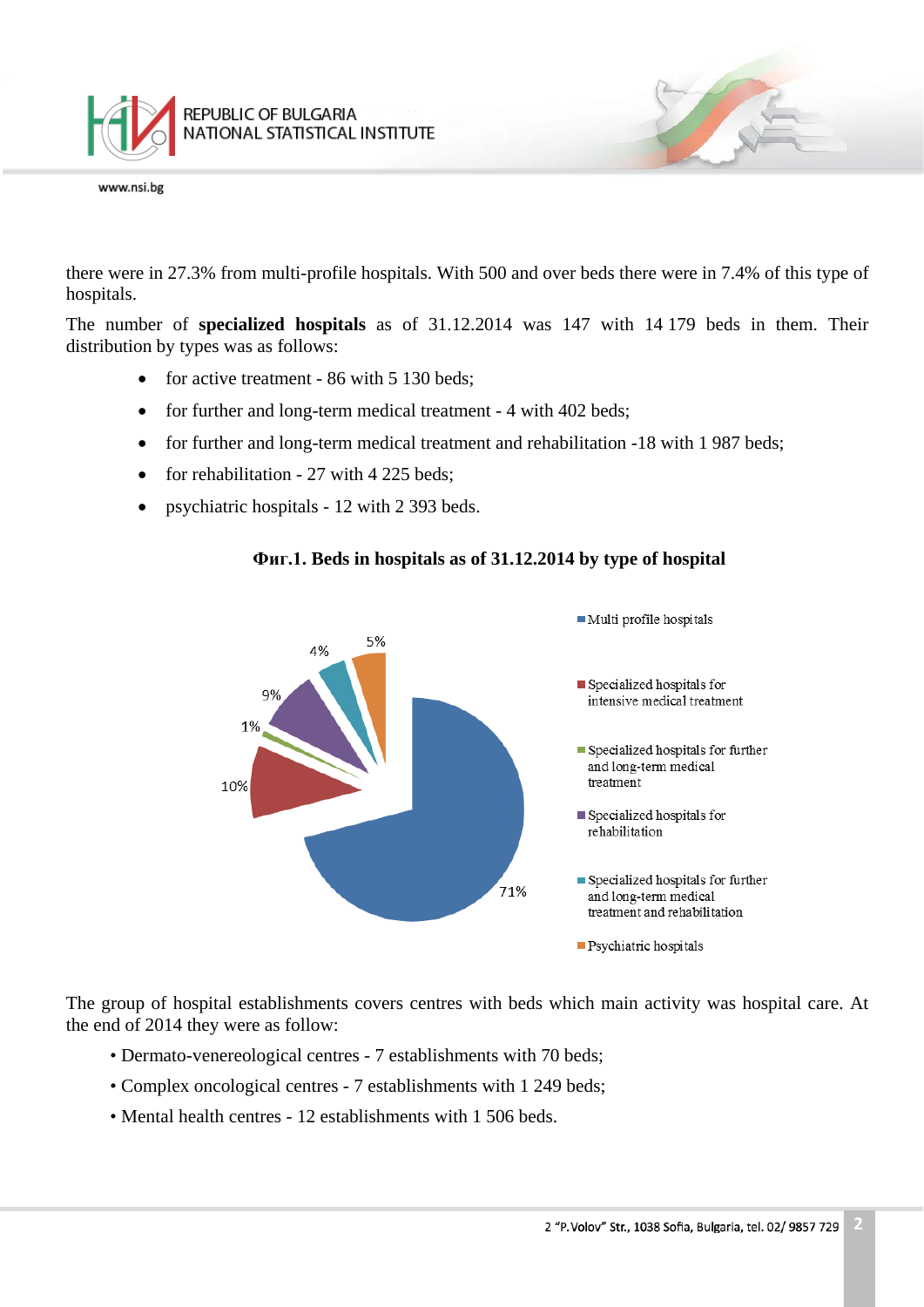

The number of hospital beds at the end of 2014 was 715.1 per 100 000 persons of the total population. The highest values of that indicator were registered in districts Plovdiv (917.1 per 100 000 persons of the population), Gabrovo (848.3), Lovech (830.6), and Stara Zagora (826.8), and the lowest - in Yambol (346.0) and Pernik (375.4) (Figure 2).



### **Figure 2. Hospital beds per 100 000 persons of the total population as of 31.12.2014 by districts**

As of 31.12.2014, the number of **out-patient health establishments** was 1 931 with 956 beds for short term treatment. The number of establishments of this kind increased by 2.4% in comparison with 2013 and the number of beds - decreased by 3.0%.

The group of **other health establishments** covers Centres for emergency aid, Regional health inspections, Homes for medical and social care for children, Hospices, National centres without beds, Dialysis as well as Haematological transfusion centres. At the end of 2014 the number of these establishments was 145 with 3 160 beds in them, as the largest was the number of Hospices - 45 establishments with 959 beds.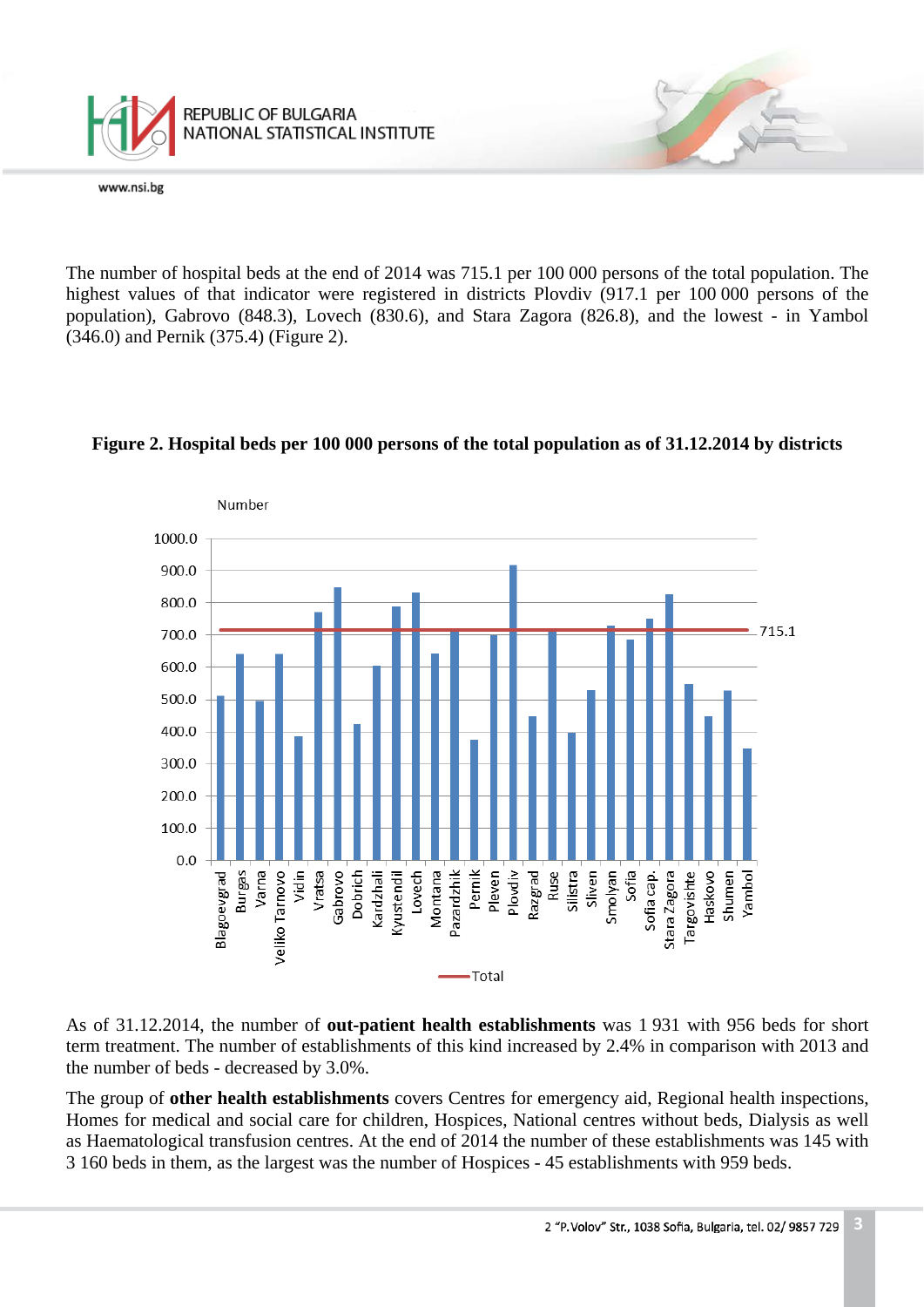

### **2. Medical personnel**

At the end of 2014 28 842 physicians were in practice under the basic labour contracts in health establishments (Таble 2). Dentists were 7 013, as 6 244 of them had labour contract with National Health Insurance Fund. Medical specialists on 'Health cares' who worked on a basic labour contract in health establishments were 48 158. 31 772 of them were nurses and 3 263 - midwives.

- In in-patient health establishments (hospitals and centres with stationaries) practiced 16 103 physicians and 59 dentists. Medical specialists on 'Health care' were 29 156, 20 723 of which were nurses.
- In out-patient health establishments physicians practiced under the basic labour contracts were 10 380 and 6 600 dentists. This group covers all physicians (7 194) and dentists (6 244), which were working in individual or group practices under agreement with the National Health Insurance Fund. From other out-patient health establishments, the highest share was of physicians, working under the basic labour contracts in Diagnostic and consulting centres (1 426) and medical centres (1 407).
- 2 359 physicians and 354 dentists were working in other health care establishments (incl. crèches and medical consulting rooms in the schools) under basic labour contract as of 31.12.2014.

|                                          | 2012       | 2013  | 2014  | 2012                                    | 2013 | 2014        |
|------------------------------------------|------------|-------|-------|-----------------------------------------|------|-------------|
|                                          | In numbers |       |       | Per 10 000 persons of the<br>population |      |             |
| Physicians                               | 28643      | 28937 | 28842 | 39.3                                    | 39.9 | 40.0        |
| Dentists                                 | 6706       | 7247  | 7013  | 9.2                                     | 10.0 | 9.7         |
| Medical specialists<br>on 'Health cares' | 47806      | 48463 | 48158 | 65.6                                    | 66.9 | 66.9        |
| of which:                                |            |       |       |                                         |      |             |
| Midwives                                 | 3291       | 3276  | 3263  | 4.5                                     | 4.5  | 4.5         |
| <b>Nurses</b>                            | 32059      | 32455 | 31772 | 44.0                                    | 44.8 | 44.1        |
|                                          |            |       |       |                                         |      |             |
| Population per one                       |            |       |       |                                         |      |             |
| Physician                                | 254        | 250   | 250   | X                                       | X    | $\mathbf X$ |
| Dentist                                  | 1086       | 100   | 1027  | X                                       | X    | $\mathbf X$ |

#### **2. Medical personnel**

#### **Practicing physicians by sex and age**

The distribution of practicing physicians by sex and age as of 31.12.2014 is as follow:

- 12 827 (44.5%) were males and 16 015 (55.5%) females.
- The largest was the share of physicians in the age group 45 54 years 10 301 persons or 35.7%.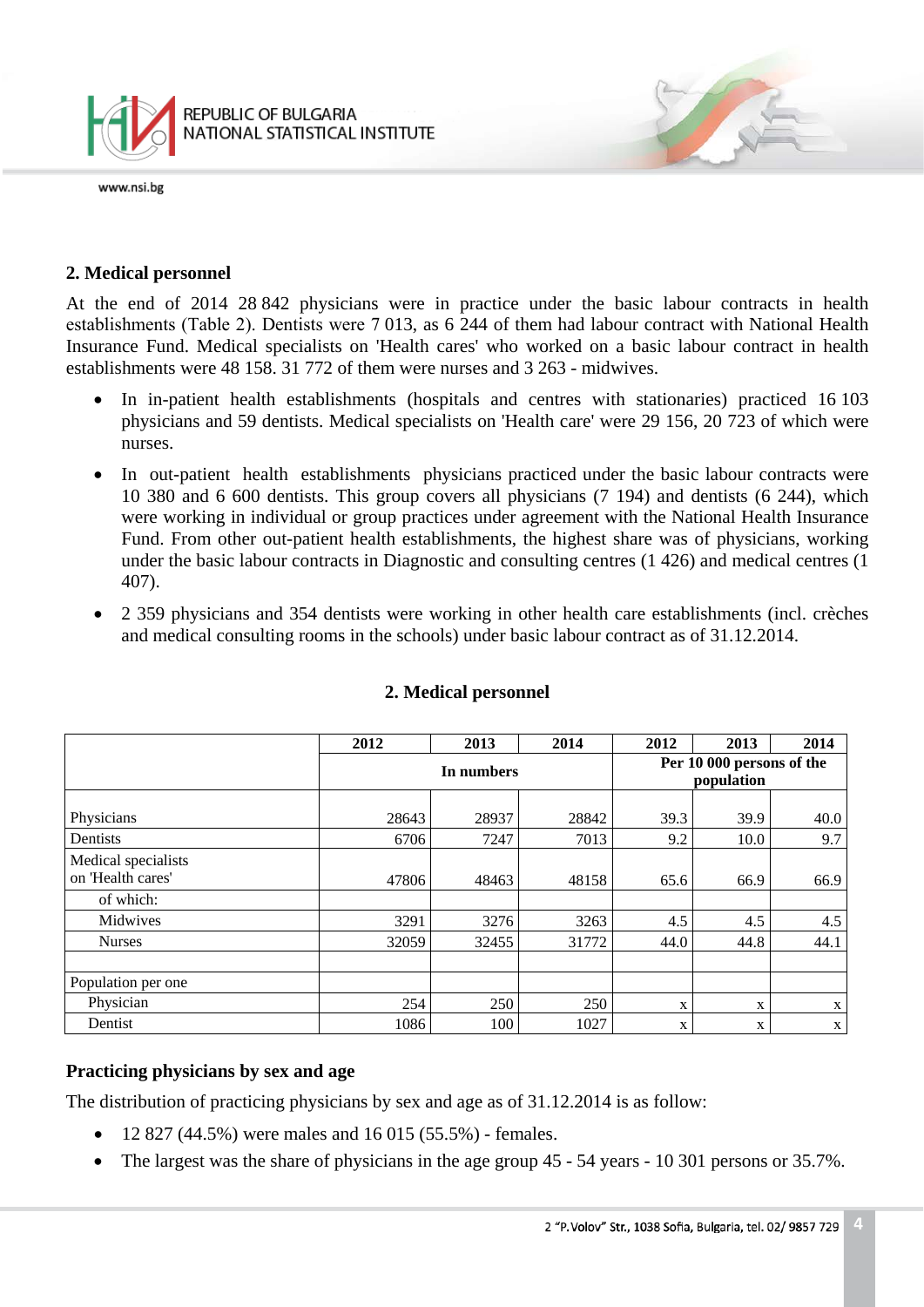

The young physicians aged up to 35 years were 2 356 persons or 8.2%, while the elderly (aged 65 and over) - 3 557 or 12.3%.

| Age                     | <b>Total</b> |                      | <b>Male</b> |                      | Female     |               |
|-------------------------|--------------|----------------------|-------------|----------------------|------------|---------------|
| (in complete)<br>years) | In numbers   | <b>Structure - %</b> | In numbers  | <b>Structure - %</b> | In numbers | Structure - % |
| <b>Total</b>            | 28842        | 100.0                | 12827       | 100.0                | 16015      | 100.0         |
| up to 35                | 2356         | 8.2                  | 1092        | 8.5                  | 1264       | 7.9           |
| $35 - 44$               | 4022         | 13.9                 | 1735        | 13.5                 | 2287       | 14.3          |
| $45 - 54$               | 10301        | 35.7                 | 4801        | 37.4                 | 5500       | 34.3          |
| $55 - 64$               | 8606         | 29.8                 | 3551        | 27.7                 | 5055       | 31.6          |
| 65 and over             | 3557         | 12.3                 | 1648        | 12.8                 | 1909       | 11.9          |

#### **3. Practicing physicians by sex and age as of 31.12.2014**

### **Practicing physicians by specialties**

In the structure of physicians by specialties<sup>[1](#page-0-0)</sup>, the highest was the share of 'General practitioners' -  $4\,525$ persons or 15.7% of all physicians practicing in the country, followed by specialists, practicing: 'Anaesthesiology' - 1 548 (5.4%), 'Pediatrics' - 1 459 (5.1%), 'Obstetrics and gynecology' - 1 449 (5.0%) и 'Surgery'1 426 (4.9%).

## **Physicians per 10 000 persons of the population**

The number of physicians per 10 000 persons of the total population at the end of 2014 was 40.0 and the number of dentists per 10 000 persons of the total population was 9.7.

The number of physicians per 10 000 persons of the population by districts varied from 26.0 to 52.9 per 10 000 as the highest values of that indicator were registered in districts with Medical universities and Universities' hospitals. Higher values than the average for the country were registered in following districts: Pleven (52.9 per 10 000 persons of the population), Sofia (stolitsa) (47.3), Plovdiv (47.1), Varna (46.4), Stara Zagora (43.2), Lovech (41.2).

The lowest values were registered for the districts: Razgrad (26.0 per 10 000 persons of the total population), Silistra (26.9), Dobrich (27.2), and Pernik (27.6) (Figure 3).

 $\frac{1}{\sqrt{2}}$  $<sup>1</sup>$  Distribution of physicians by specialties is assign to their practicing specialty.</sup>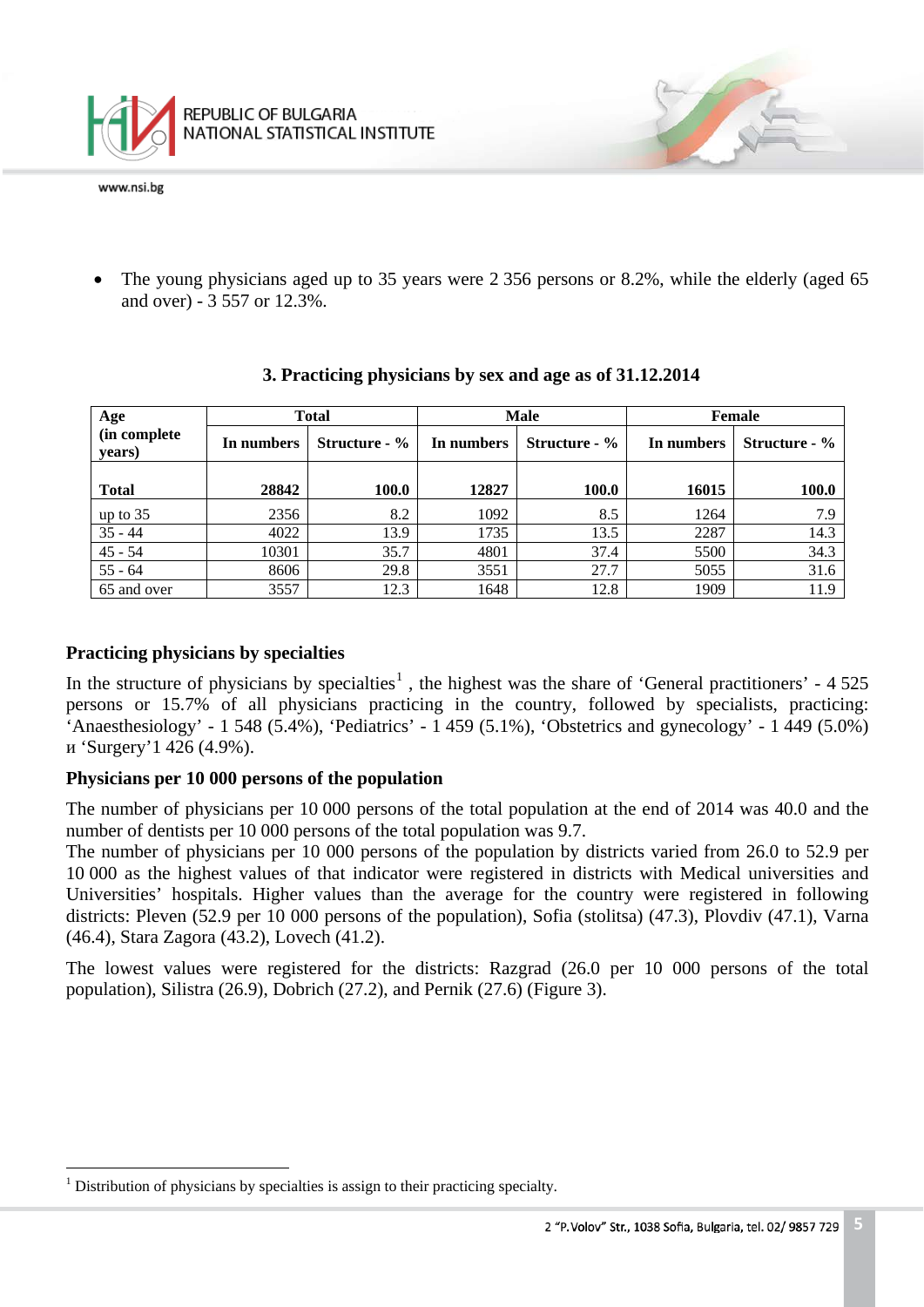



# **Figure 3. Physicians per 10 000 persons of the total population as of 31.12.2014 by districts**

The number of general practitioners per 10 000 persons of the total population was 6.3. The highest values were registered in districts: Pleven (8.0 per 10 000 persons), Vidin (7.7), Dobrich (7.3), Montana (7.2), and Stara Zagora (7.1). The lowest values of the number of general practitioners per 10 000 persons of the total population were registered in districts: Razgrad (4.3 per 10 000 persons of the total population), Kardzhali (4.4) and Targovishte (4.6) (Figure 4).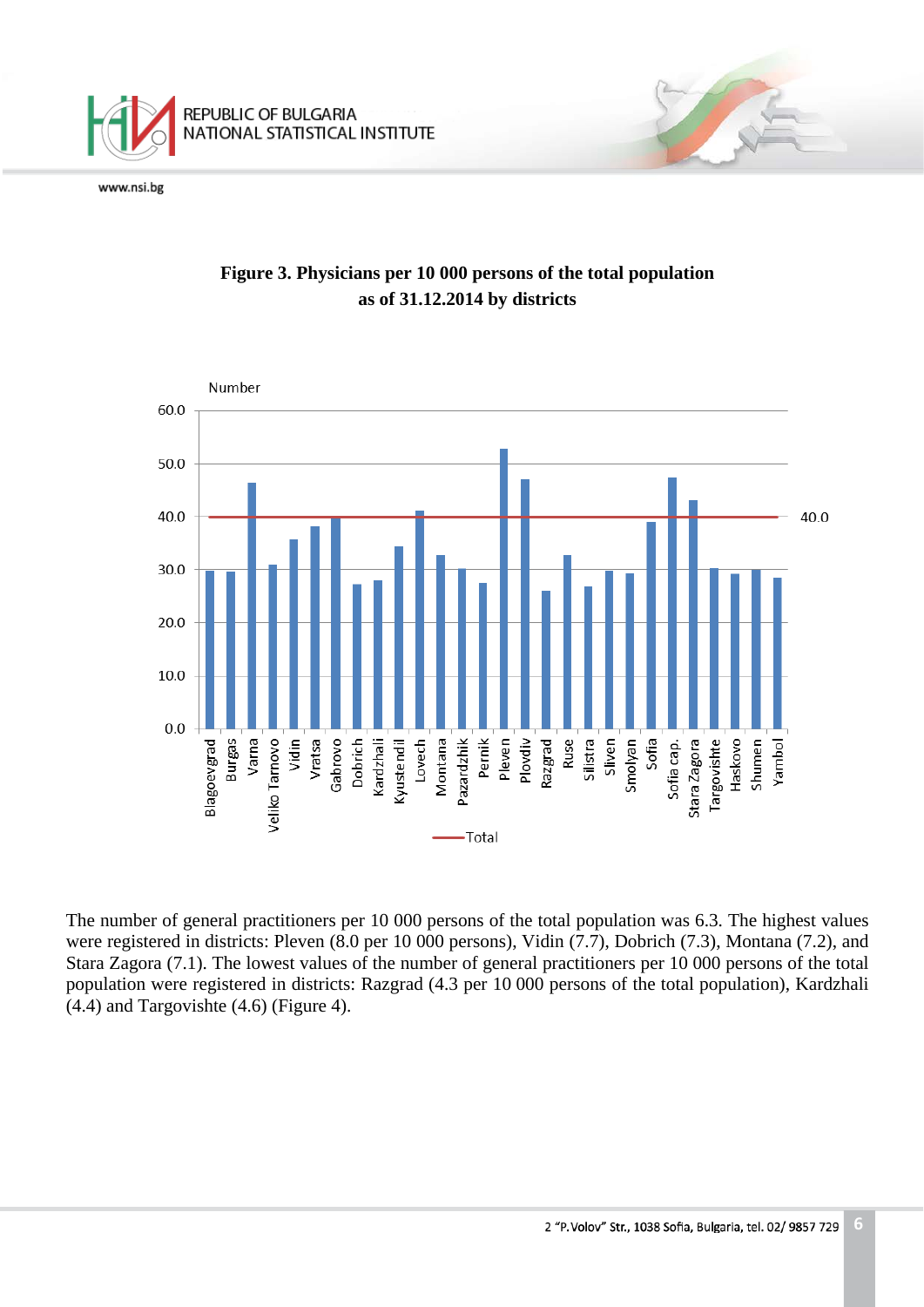



# **Figure 4. General practitioners per 10 000 persons of the total population as of 31.12.2014 by districts**